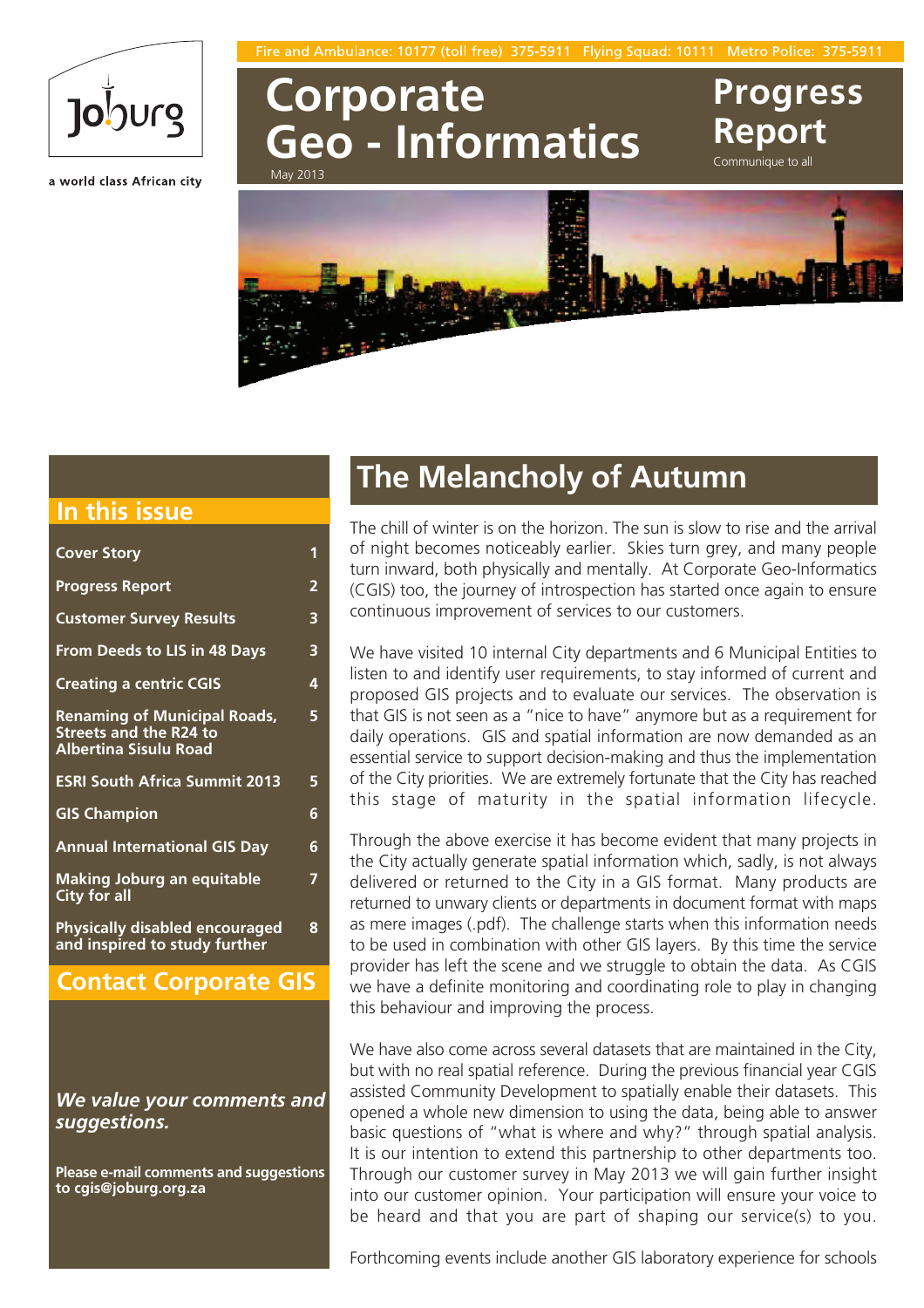02

in September and the GIS day on international GIS Day in November. We will keep you posted on the details.

In this issue you will be able to read more about our Aerial Imagery products now available internally as well as externally through our websites, about the improved Deeds data processing, data quality projects, the GIS Champion award, change management roll-out, disability awareness and much more.

Thank you for your continuous support. Keep warm and enjoy this edition of JoGIS News!

Marcelle Hattingh Director: Corporate Geo-Informatics

## **Progress Report for October 2012 - March 2013**

### **Spatial Information section:**

The Spatial Information Section captured and corrected a total of 62 397 properties. These include 1770 new SG Approved subdivisions and consolidations properties as well as 2609 sectional scheme units.

There were 4146 new properties within Surveyor General approved townships, 535 new properties registered in Deeds Office and 13 929 status changes. A total of 181 CGIS Centre Lines were captured or corrected and 154 JRA Road Links.

The section is currently attending to a clean-up process on the Remainder of Agricultural Holdings project as well as a project on all invalid legal areas.

### **Public Information section:**

A number of 7402 clients were attend to at the public information section between October 2012 and March 2013 with 94.96% attended within 20 minutes.

#### **Fax service section:**

There are 410 subscribed clients with 2936 requests attended to from October 2012 - March 2013 within 2 working days.

### **License applications:**

A total of 594 zoning requests for license applications were attended between October 2012 and March 2013 of which 133 were for health licenses, 153 were for Liquor licenses and 308 were for trade license. This information is sent to land use management for the license approval process.

### **Projects section:**

A total of 144 requests were attended between October 2012 - March 2013 of which 45 were internal requests and 99 external requests.

### **Website training:**

A total of 122 clients were trained on how to best utilize the online maps website from July 2012 - March 2013.

Free training is offered. Booking is essential. To book contact Lesley Adams at 011 407-6203 or email Lesleya@joburg.org.za

### **Online Maps website:**

Between October 2012 and March 2013 the internal website on "City Maps" via Jozinet received a total number of 1 412 760 hits with an average of 235 460 hits per month. The external website via eservices (http://eservice.joburg.org.za) experienced a total of 849 700 hits with an average of 141 616 hits per month. There are 9 active subscription users and 2 043 inactive users for the external website with a total of 2 052 external users.

There are only 9 active users because the website became free from 1st January 2013.

### **Top 5 external themes accessed**

Property (Free website) Property (Subscription website) Zoning (Subscription website) Transportation(Subscription website) Innercity (Free website)

### **Top 5 internal themes accessed**

Property (Subscription website) Property (Free website) Zoning (Subscription website) Planning Viewer (TAS) Transportation (Subscription website)

### **Top 5 external users**

City of Johannesburg Witwatersrand University Frances Kathy Reid Romel Bechoo Stephen Colley Jaspan

### **Top 5 internal users**

Corporate Geo-Informatics Planning Valuations Johannesburg Property Company Billing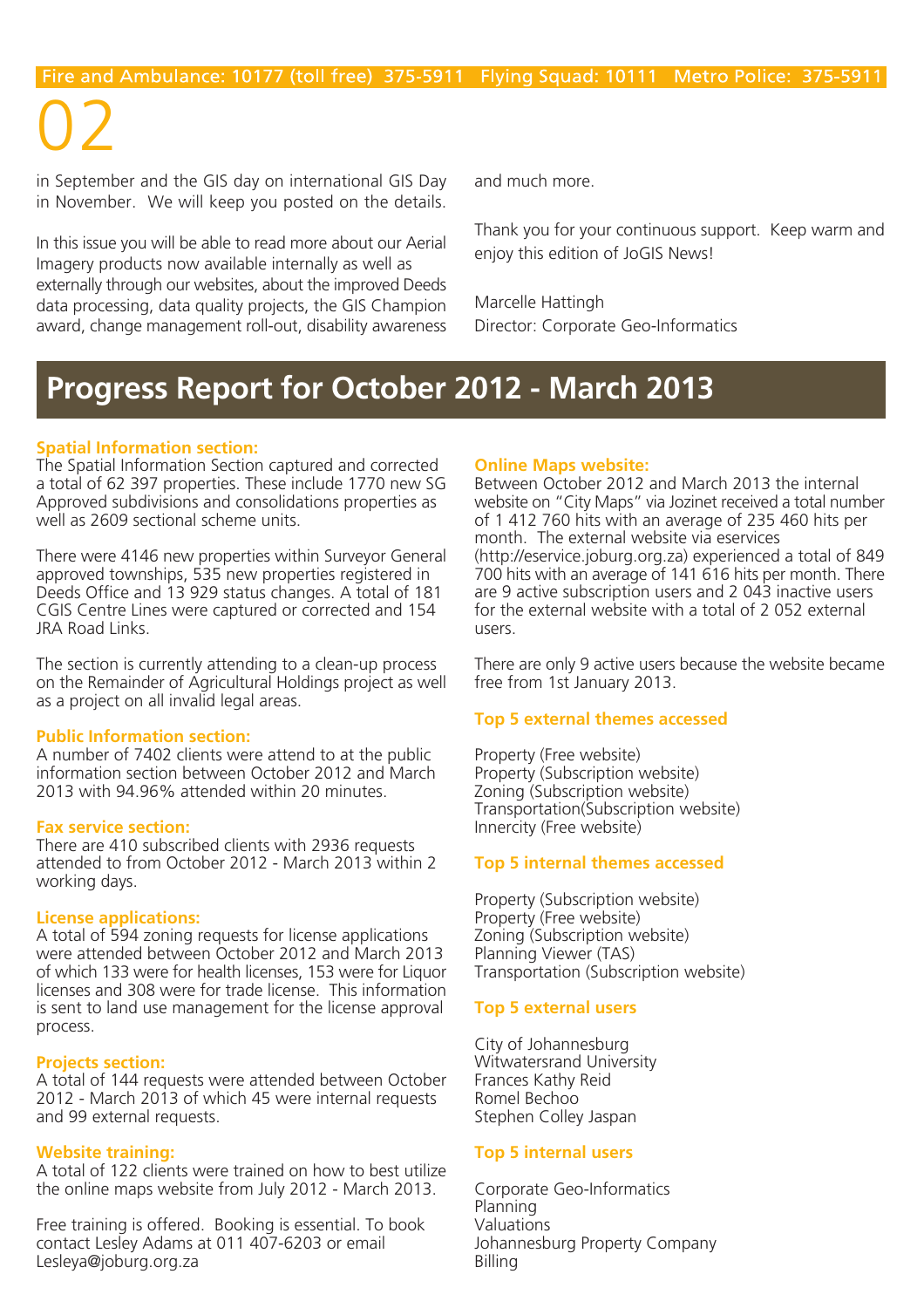# 03

# **Customer Satisfaction Survey results - December 2012**

Corporate Geo-Informatics (CGIS) conducts a bi annual customer survey and are committed to monitoring the quality of the services and products provided, as part of an ongoing improvement process.

During December 2012, 26 questionnaires were returned and ranged from internal departments and external clients who utilized our services and products during the financial year.

### **A summary of the results are reflected below:**

- 1 Poor (0% 29%)
- 2 Below average (30% 49%)
- 3 Satisfactory (50% 69%)

## **From Deeds to LIS in 48 Days**

The question is often asked why the City takes so long to become aware of a new property registration or the transfer of a property. Thus why does it on average take between 6 and 8 weeks from the date a new property or owner is registered in the Deeds Office before the City's Land Information System (LIS) is updated with a 'registered' property or new owner information?

The custodian of property registrations and ownership information is the Registrar of Deeds. A property or ownership only becomes 'legal' once it is registered at the Deeds Office. The City is informed of a change in property status or ownership through a weekly electronic transfer file from the Deeds Office. Before an electronic record is supplied to the City, there are several internal processes within the Deeds Office. The documentation is verified for completeness and endorsed with a title deed number (2 days), sent for scanning and electronic capture followed by a verification process (4 to 5 weeks). Once verified, the electronic record becomes available for inclusion in the file sent to the City in the following week. The registration date of the new title deed is the date documentation was submitted to the Deeds Office for registration. Approximately 80% of deeds records received by the City in March 2013 were processed by the Deeds Office within a 6 week turnaround time.

Upon receiving the file(s), the processing of the files poses several challenges. The file format is a 'fixed length' text file. A transfer record in the file consists of 64 different fields, up to 5 different line (rows) types and can have multiple rows per line type. A line type 1 contains the primary transfer information. The additional buyer information, additional seller information, endorsements and consolidation or subdivision information are part of line types 2 to 5. There is no key field to group different

- 4 Good (70% 89%)
- 5 Excellent (90% 100%)

Overall customer service - 87% Overall availability and accessibility - 80% Overall response time - 91% Overall quality - 92% Overall staff suitable and adequately trained - 100%

Our next survey will be distributed during May/June 2013. We welcome your feedback and appreciate your honesty. With your help, we hope to strengthen the bond between our clients.

line types per transfer and the same data field is used for different data entities depending on the property type. All property types (erven, agricultural holdings, farm portions, sectional title units) are included in the same file. Two files are received weekly as the boundary of the City is partially within the jurisdiction of the Pretoria Deeds Registry and partially within the Johannesburg Deeds Registry. The files include all transfers within Gauteng and not only within the City of Johannesburg.

Apart from the file format inconsistencies experienced from time to time, there are several data anomalies that need to be addressed prior to loading the transfer data into LIS. Properties may be registered in the incorrect Deeds Registry or have an incorrect reference to a Province or Local Authority. Township names or Sectional Title Scheme names may be misspelled. Records may miss mandatory information for example a Seller Name or ID Number. The property description could refer to a remaining extent although the property was never subdivided. The sequence in which the records are received may be incorrect due to possible backlog capture in the Deeds Office.

Although the deeds files are loaded within a day from receiving it, records still need to be validated on an attribute level as well as on a spatial level. The processing and validation is done through complex programs and user interfaces. In the first phase, the file is loaded into a readable format and sifted to include properties within the City of Johannesburg only. Township names and Sectional Title Scheme names are corrected according to the master lookup tables in the LIS. Key fields e.g. a 26 digit property code (SG\_ID) or a Sectional Title Scheme key is added as well as an ID to group related line types together. In the second phase, a property process code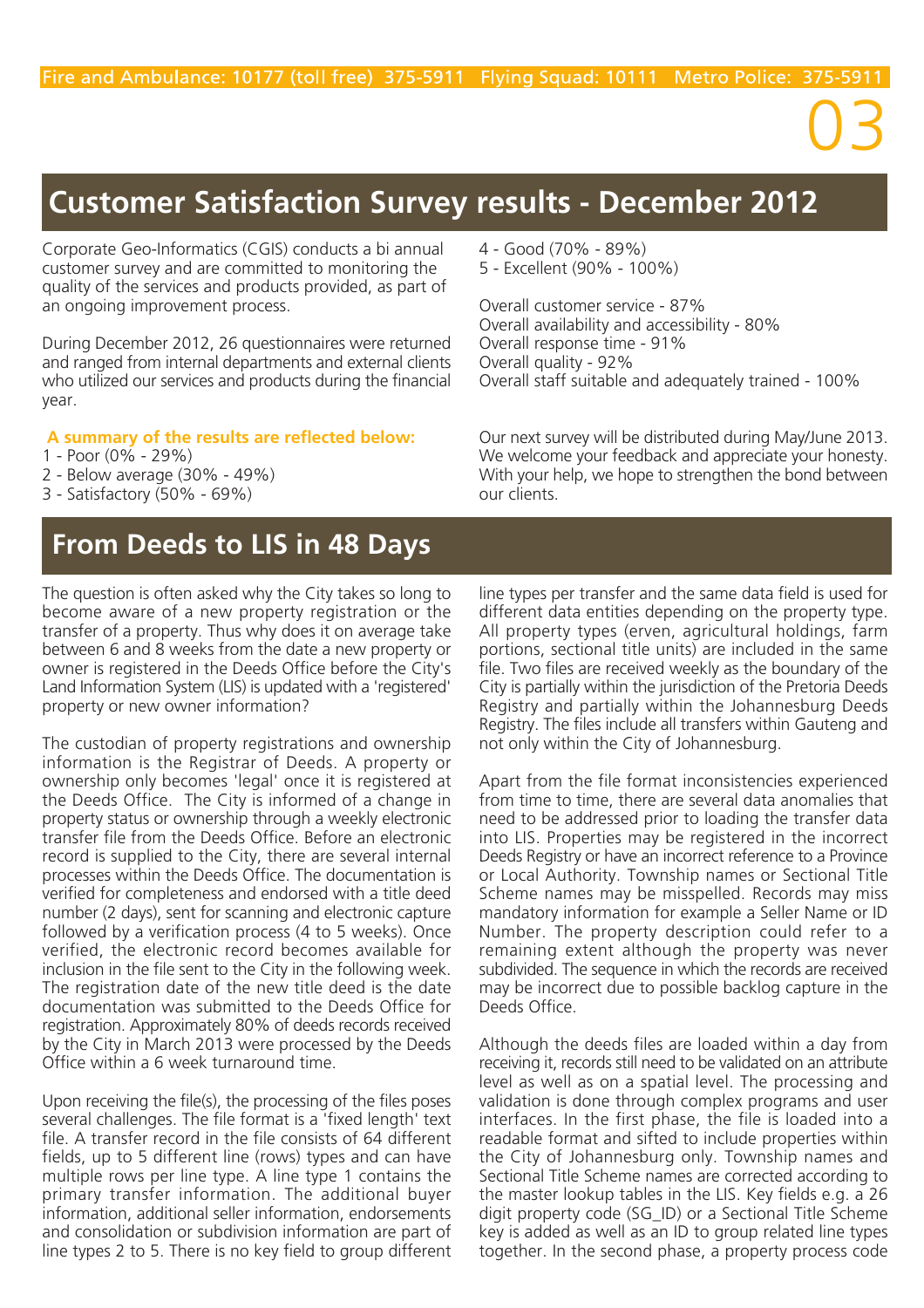# Fire and Ambulance: 10177 (toll free) 375-5911 Flying Squad: 10111 Metro Police: 375-5911

04

is added, thus is the record a result of a township establishment, a first time registration of a property or an ownership transfer only. These process codes determine the property status as well as the flow of the data within the Property Value Chain. Missing mandatory information is updated and the records are validated against the existing spatial data in LIS. Up to 25% of the records in a deeds file may require some manual correction. Only validated

records will process into LIS to display on the LIS Admin Client. Workflow triggers for the rest of the Property Value Chain including the interface to SAP are created simultaneously. More than 95% of all records received from the Deeds Office are validated, corrected and processed into LIS within 6 days. Thus from Deeds to LIS in 48 days …….



## **Creating a centric CGIS**

The City of Johannesburg has embarked on the Revenue Step Change Programme to enhance the customer experience and improve revenue management in the City.

CGIS forms part of this programme under the process, data, customer and change management work streams. The change management work stream concentrates on the people - related and culture issues, in order to assist staff to better deal with the project changes.

A Change agent network was formed in CGIS which comprised of senior management, middle management and employees to assist the step change programme related communications and change management activities. The Change agent network consist of a Change Leader (CGIS Director: Marcelle Hattingh), Change Champion (Deputy Director - Projects and customer services: Lesley Adams), Sub Change Champion ( Operational Manager: Petros Hlengwa), Change Agents (Manager: Yolanda Jansen Van Vuuren, Deputy Director: Vincent Mkhwanazi, Website administrator: Paulo De Jesus, Information Officer: Phindi Mnisi, Street address officer: John Khorombi). A Directorate Action Plan (DAP) for CGIS was developed from the answers received from the CGIS employees on the following 3 focus group questions:

- 1. What are the 3 things you enjoy most about your working environment?
- 2. If you had a magic wand, what are the 3 things you would change about your working environment?
- 3. What are the 3 things that you can do differently that would make a positive change?

Employee issues were identified via the focus group answers received and grouped into various objectives with an activity in support of achieving the objective along with measures of success, timelines, roles and responsibilities assigned to ensure that the activity take place. A change information blog was setup within the office as visual information updates, "have your say boxes were placed in the office for staff for their comments/concerns to be addressed. Report back is provided at the monthly staff meetings by the change agent network.

On 7 June 2013, the Directorate of Corporate Geoinformatics will be rolling out their directorate action plan.

The CGIS change agent network will be monitoring the implementation of the DAP.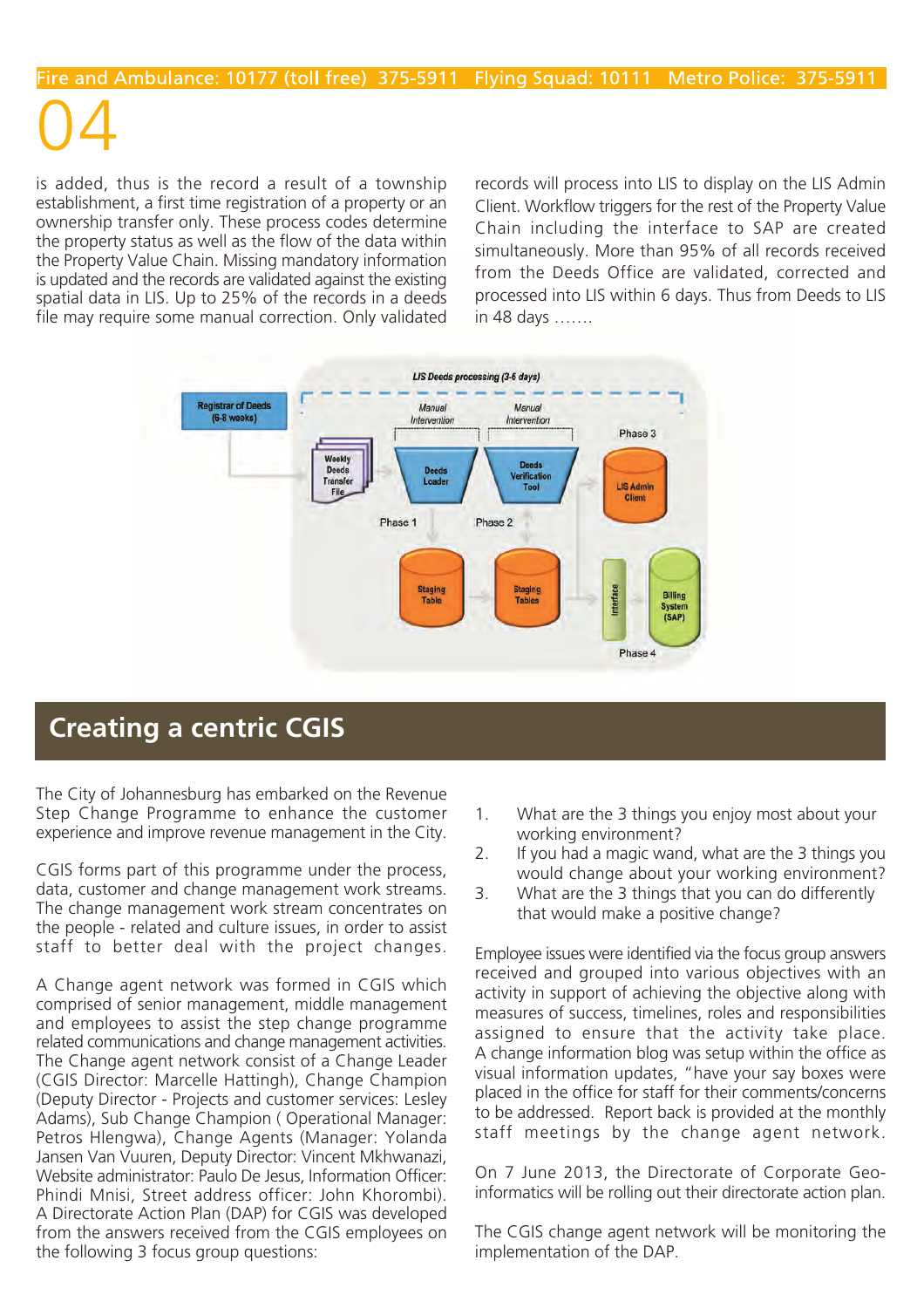# 05

## **Renaming of Municipal Roads, Streets and the R24 to Albertina Sisulu Road**

At the Mayoral Committee held on 21 June 2012 it was recommended that the following 18 roads and streets within the City of Johannesburg are renamed to Albertina Sisulu Road:Allum Ext, Broadway Ext, Kitchener Avenue, Bezuidenhout Avenue, Market Street, Main Road, Central Road, Paarlshoop Street, Deville Street, Newclare Road, Maraisburg Road, 10th Road, Maud Street, Lola Street, Kathleen Street, Hamberg Road, Hoofd Street and Main Reef Road.

These streets run through the following townships: Bruma, Judith Paarl, Bezuidenhout Valley, Kensington, De Wetshof Ext.1 and Ext.2, Fairview, Industrial and Industrial Ext.1, City and Suburban, Johannesburg, Mayfair and Mayfair West.

Community Development will undertake the process of placing plaques and other appropriate signage and/or public artwork along Market Street and Main Reef Road, to memorialise their historical significance. Development Planning and Group Communications will deal with potential objections that may arise from the renaming.

Once approved, Development Planning will finalise all procedures to confirm the renaming by advising the Gauteng Geographic Names Committee, the Office of the Surveyor General, Registrar of Deeds, Postmaster General, Telkom, Community Development, JMPD, SAPS, JRA, CGIS and EMS.

In undertaking the renaming and the allocation of street addresses, CGIS engages with the neighbouring metropolitan authorities to ensure consistency in allocation of street addresses and that Regional Directors (Regions

F, B, C) place public notices at strategic and prominent locations along the affected route to notify the public of the new name and liaise with the JRA to ensure that the physical name changes are implemented timeously.

Phase I of the project is complete; this phase involved the capture of a single polyline running through all the affected streets in the various townships to represent the Albertina Sisulu Street centreline. The new centre line captured runs from Ekurhuleni boundary to Mogale City boundary. 100% complete for both CGIS centre line and JRA road links.

Phase II consists of the spatial capturing of the allocated street addresses on GIS as permissible street addresses. A 100% manual allocation of street addresses has been done on the cadastre. A 100% of the affected townships and stands covered in Phase I have been spatially updated with the new permissible street addresses. The street addresses are captured as permissible instead of actual for the time being to avoid having changes going through the LIS Admin Client and hence SAP before Phase III of the project is complete. Therefore deletion of the existing old street names has not commenced yet.

Phase III of the project is currently 50% towards completion and consists of delivering notification letters to all property owners affected by the street name and physical address changes within the various townships. This task is the most difficult and time consuming because the street address officers have to travel on foot to each and every affected stand within the townships, the most challenging being within the dynamic and hazardous Johannesburg Township.

## **ESRI South Africa Summit 2013 "a geofabulous experience"**

It is almost time for the eagerly awaited annual Esri South Africa 2013 summit. The event will be hosted at the Champagne Sports Resort, Central Drakensberg from 7 to 9 May 2013.

Delegate registrations will take place on the 7th of May and the summit will commence on the 8th of May.

Professor Everatt, Executive Director of the Gauteng City-

Region Observatory (GCRO), will deliver the keynote address during the plenary session on the 8th of May, where after the summit delegates will break-away to the various sessions.

The summit has been structured into three parts: 1. Hands-on-training,

- 2. Interactive workshops consisting of:
	- a. Imagery and remote sensing and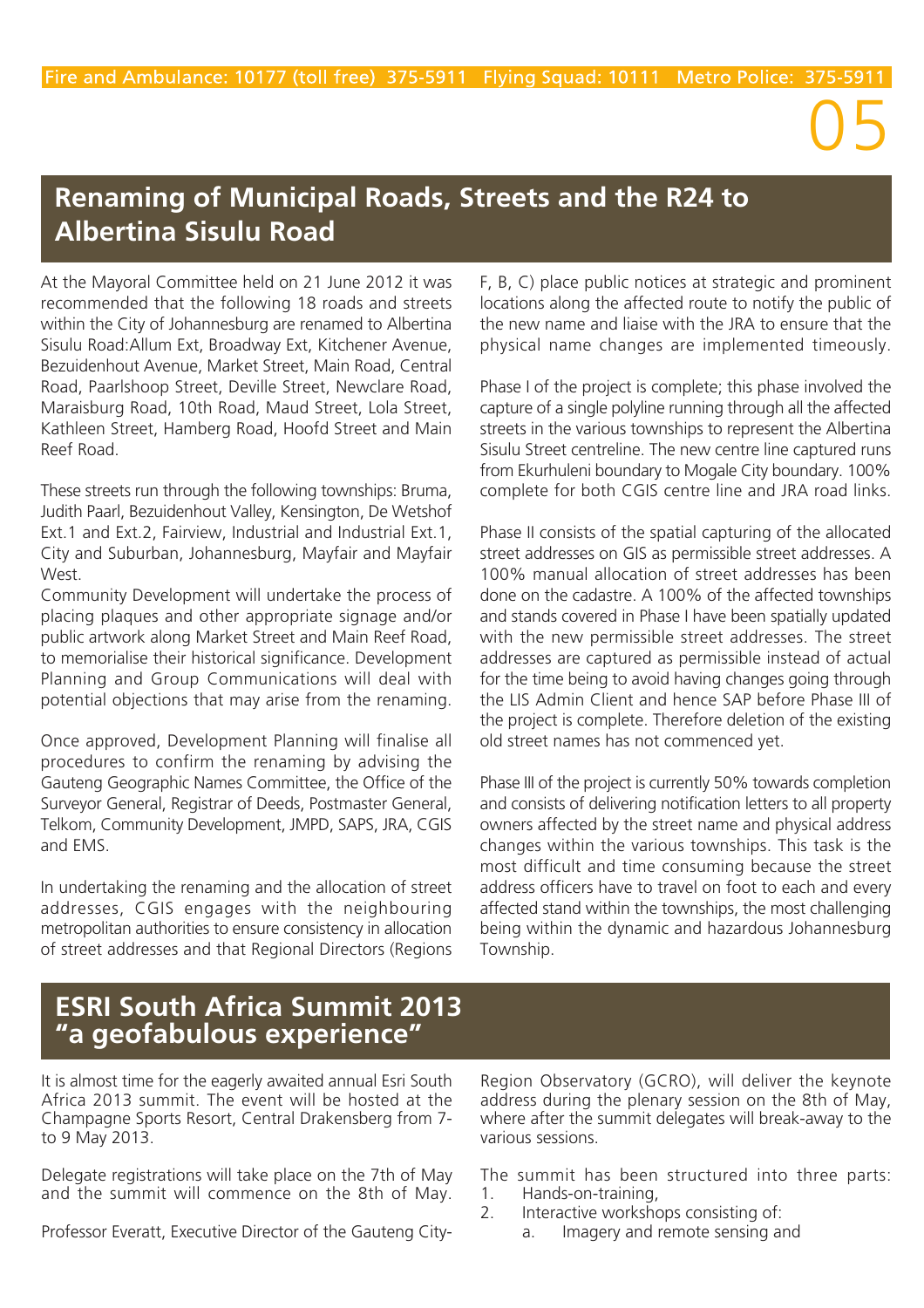#### b. Mobile solutions.

06

- An information session, including the following topics: a. GIS in the cloud,
	- b. Achieving success with Enterprise GIS,
	- c. Where are we going with the 3rd dimension and
	- d. Professional development in your organization.

A further session is reserved for developers to discuss Esri web API's, best practices, tips and tricks and code shootout.

The City of Johannesburg (CoJ), as an existing Esri Enterprise License Agreement Client (ELA), has been granted five complementary tickets to attend the summit. The tickets include summit registration, workshop attendance, accommodation, meals and some refreshments.

Based on the summit programme, the following CoJ employees were identified to attend the event:

- 1. Etienne Erasmus (Corporate Geo-Informatics),
- 2. Paulo de Jesus (Corporate Geo-Informatics),
- 3. Justice Mudau (Corporate Geo-informatics),
- 4. Pete Ahmad (City Transformation) and
- 5. Ron Neeleman (JRA).

The summit will conclude on Thursday evening, 9 May 2013.

## **GIS Champion**

A GIS Champion is a prerequisite for a successful GIS!

At CGIS we acknowledge this fact and annually award a floating trophy to top management for their support. Herman Pienaar from Development Facilitation and Implementation (now City Transformation) hands over the 2011 trophy to Community Development for the 2012 period. Congratulations to Jak Koseff and Nico Loubser



who used GIS extensively in their daily operations and to convey bold messages to politicians and colleagues in terms of community facilities and deprivation mapping. They have proven that GIS is the stage on which local government functions unfold and that, by using this stage, you are able to capture audiences and influence decisionmaking.



## **Annual International GIS Day**

The International GIS Day hosted by Corporate Geo-Informatics (CGIS) is becoming a well-known annual event with clients, potential clients and employees within the City of Johannesburg (CoJ)

This year the event was celebrated on 16 November 2012 with the theme "A View From Above".

The event provided an opportunity to educate, demonstrate and raise awareness to clients and CoJ departments about Geographic Information Systems (GIS), Geography and Geospatial Technology as well as highlight the various GIS services and products offered by the CGIS.

Over 200 visitors were able to view new GIS products including 3D Modelling, Building footprints, Joburg 2012 aerial photography, Pictometry, LIDAR and 25cm Contours and saw how these products are used within the GIS, and specifically how they can have a positive effect on a city such as Johannesburg.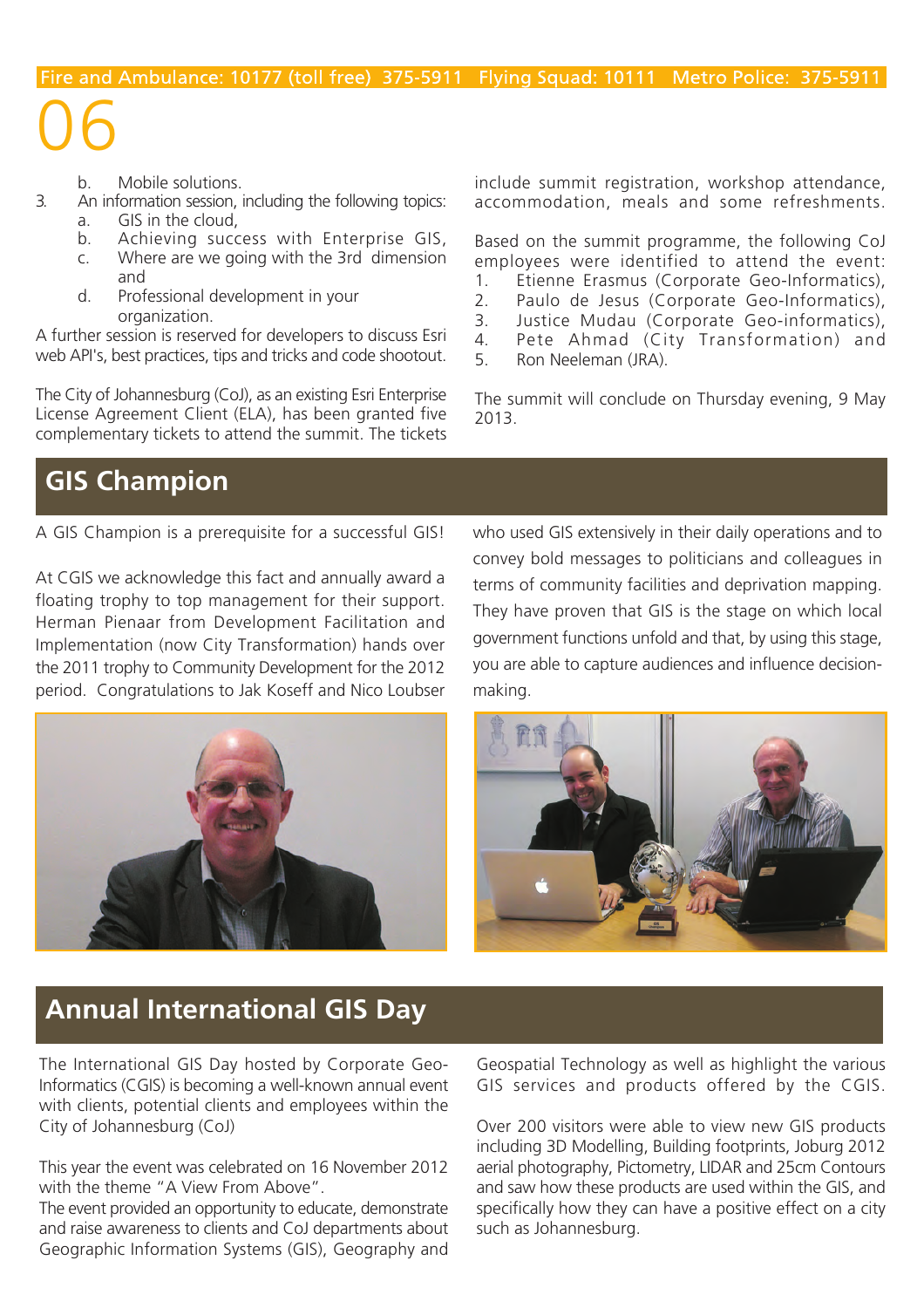

CGIS is responsible for the management of the CoJ's spatial information and hosts and maintains the international award winning mapping website. One of the main attractions on GIS Day was the showcasing the first phase of the new mapping website and presentations were scheduled every 30 minutes from 09h30 to 14h00.





07

The new website is scheduled to be implemented during 2013.

More than 80% of all local government functions have a spatial component and GIS is a critical decision making tool for the City as a whole.



## **Making Joburg an equitable City for all**

A group of City employees participated in the Hope-Mandeville Disability Careers Expo 2013 in March at the Hope School in Westcliff.

Johanna Mokale, Bernadette Rigney, Tebogo Fenyane and Priscilla Japhta said it was the first year that the City participated in what has become an annual event.

Exhibitors from Corporate Businesses, Higher Education and Development, Government, Disability Associations

and Placement Agencies interacted with five hundred scholars from 15 schools, each with a disability, and hundreds of whom have matriculated. Schools that participated represented learners with physical disabilities, the deaf and the visually impaired.

The Universities of Johannesburg and the Witwatersrand gave a joint presentation to the scholars about the options open to them after school, as well as on how to seek employment or tertiary education. They also discussed